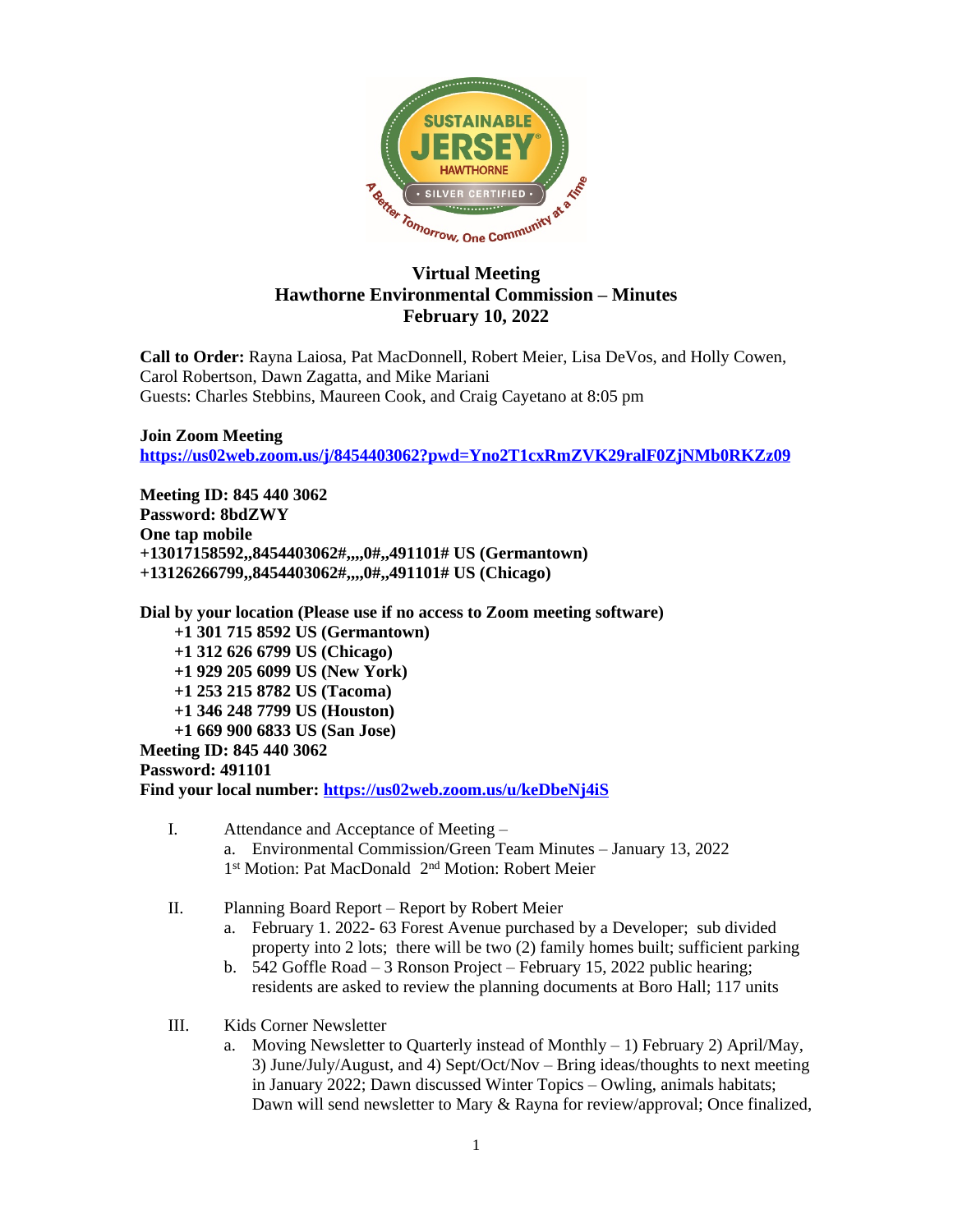Dawn will distribute in Hawthorne School System and Mary will distribute to local newspapers and Boro. Completed

- IV. Green Team Meeting
	- a. Community Garden Growing Season  $2022$  there will be two (2) 4 x 8 garden beds available in January 2022; Rayna will Make A Public Announcement – Press Release, Website, and Facebook,; Deadline for Applications February 11, 2022; Waiting for Applications for the two (2) garden beds
	- b. March 28, 2022 Virtual Green Team Invitation to All Gardeners to Participate
	- c. Next Green Team Meeting: Monday February 28, 2022 at 7:30 pm
- V. Neighborhood Preservation Program (NPP) Pat MacDonald completed 4 meetings; finalized the plan for the initial \$125,000; The draft implementation plan proposes Year 1 two (2) Entrance Signs for the 8 Acre Woods project; the identified project activities proposed by the stakeholders must be Visible to the entire community.
- VI. 30th Cel-Earth-Bration Event April 2022 Saturday April 30, 2022 at the Pool Complex; Rain Date: Saturday May 7, 2022; 10:00 am to 2:00 pm
	- a. Theme Reuseable Bags -
	- b. Vendors educational and selling environmental products
	- c. Exhibitors Hawthorne Shade Tree Commission, Hawthorne Historical Society
	- d. Bring own tables and chairs
	- e. Face painting and tattoos area
	- f. Rizzo Reptiles Rayna will reach out Rizzo
	- g. Music Matty Z
	- h. Food Hawthorne Boys & Girls Club water, soda, & snacks; Pappy's; previously Flo's market
	- i. HHS Ecology Club Dirty Dirt and Toxic Punch Dawn will contact them
	- j. Middle School Games Dawn will contact them
	- k. Green Project ??? Dawn will get input from teachers on thoughts/ideas of doing the Green Project contest for the 30<sup>th</sup> Cel Earth Bration event
	- l. Bird Walks to the 8 Acre Woods Hawthorne Historical and Shade Tree Commission along with the bird walks
	- m. Access to the Restrooms Pool or Bandshell area
- VII. Bird Walks Spring 2022 Virtual Birding 101 Tuesday April 5, 2022; Jackie Walsh President of Hawthorne Historical Society interested in working with us – talk about the history of the 8 Acre Woods area/streets, etc.
	- a. Bird Walk at 9:00 am Saturday April 23, 2022 Goffle Brook Park; Saturday April 30, 2022 at Cel Earth Bration at 8 Acre Woods (10:00 am to 2:00 pm); TBD May dates
- VIII. Sustainable Jersey Re Certification Deadline May 22, 2022
	- a. Environmental Resource Inventory Update sections Contacted Shade Tree Commission (update tree section in Vegetation chapter) and Hawthorne Historical Society (update historical section in chapter) for assistance; Alexandra will prepare a document with plants identified in the Goffle Brook Park; Lisa will update bird section in Wildlife; update native plants in the vegetation section; incorporate Alexandra's information into the vegetation section; Rayna is updating historical references, transportation, land use and open space, air quality, climate, and water resources; Hawthorne Historical Society will create